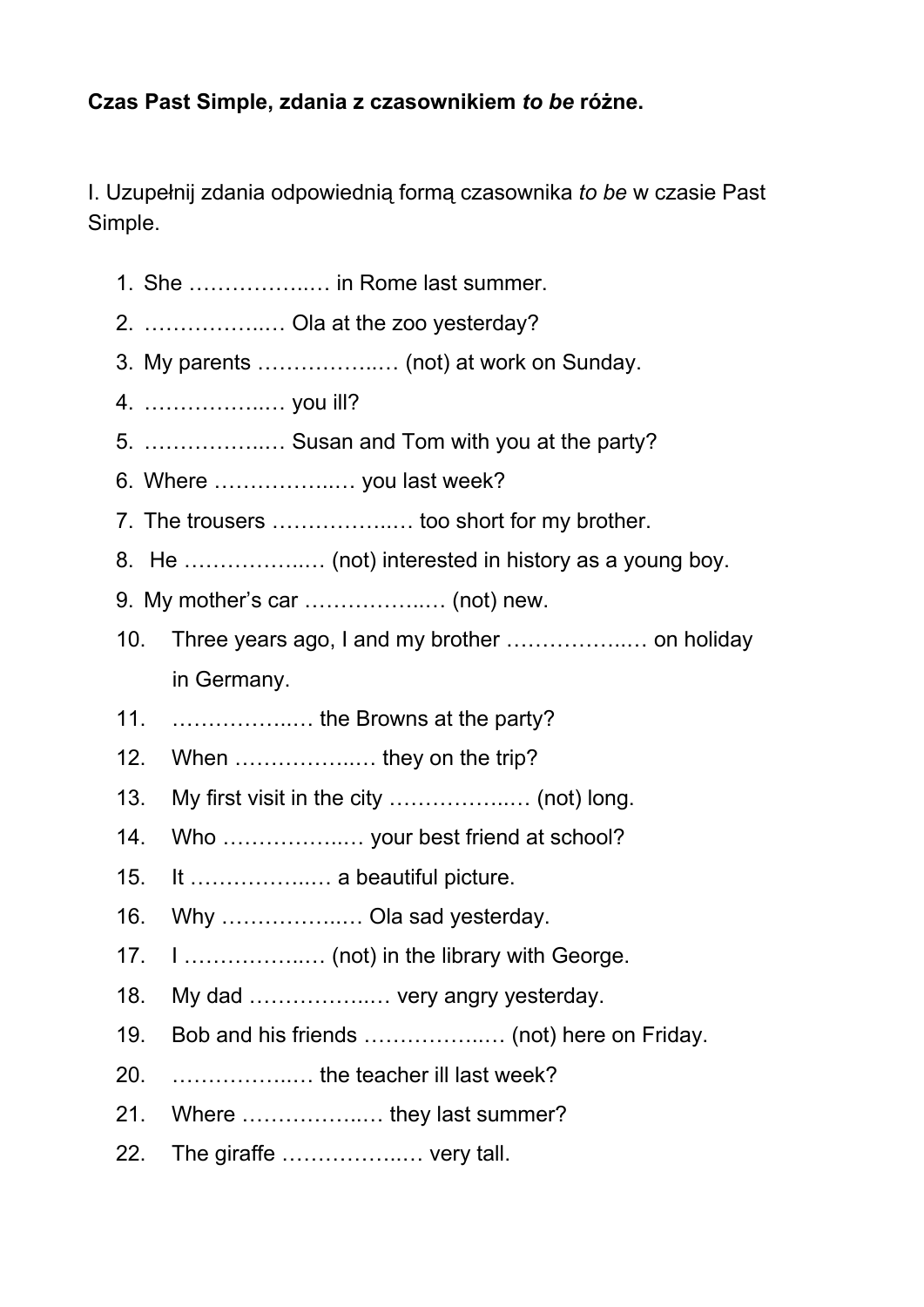- 23. His eyes ……………..… (not) green.
- 24. Tom's sister ……………..… naughty yesterday.
- 25. ……………..… Tom a friendly boy?
- 26. She ……………..… (not) sporty as a young girl.
- 27. It ……………..… (not) my book.
- 28. Whose book ……………..… it?
- 29. The smartphone ……………..… (not) very expensive.
- 30. Tom, ...……………..…. you in the park?

Więcej zadań znajdziesz na stronie: **angielek.pl**